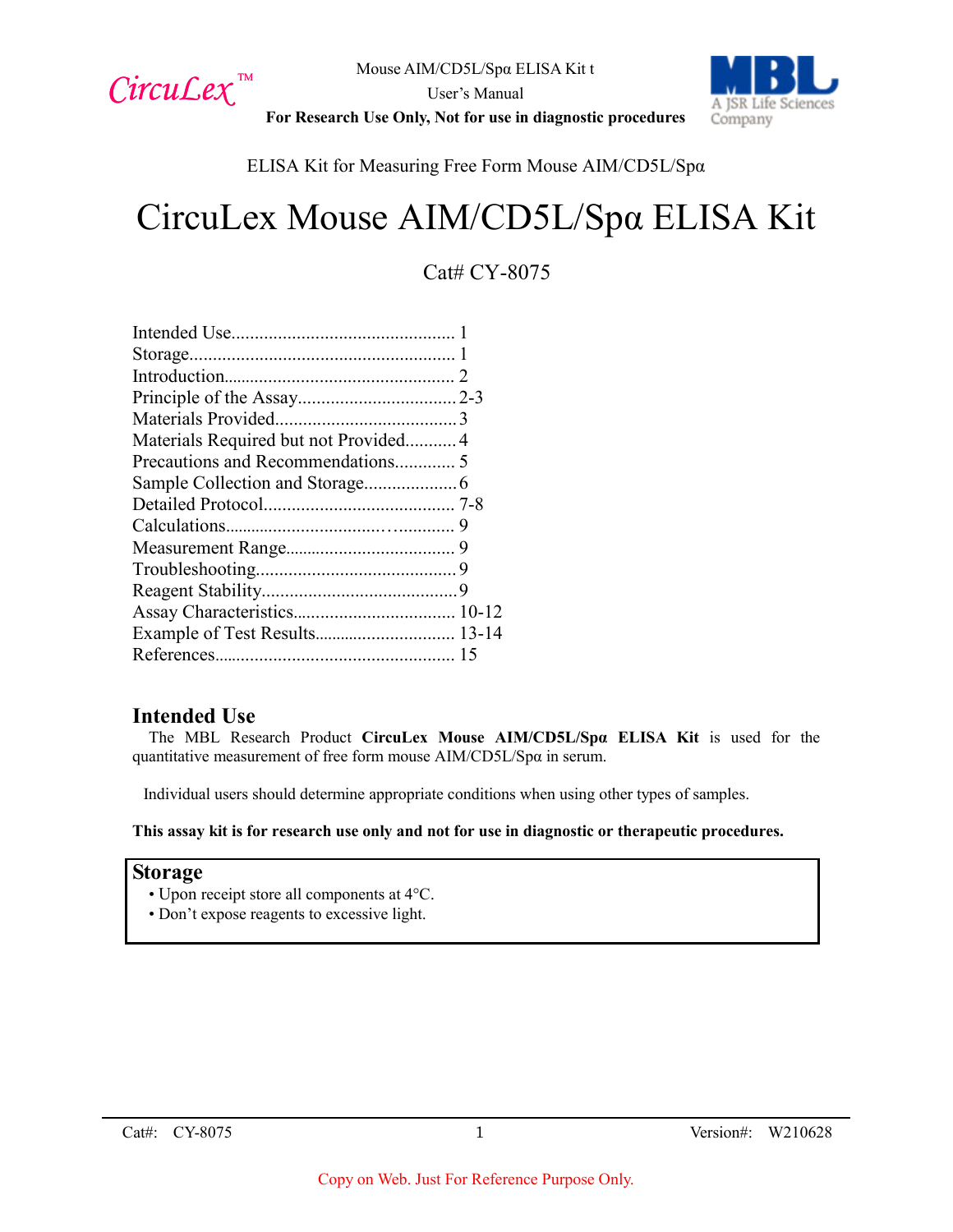

User's Manual



**For Research Use Only, Not for use in diagnostic procedures**

### **Introduction**

A AIM, also called CD5L/SP $\alpha$ , is a soluble 38 or 40-kDa glycoprotein expressed by macrophages present in lymphoid tissues (spleen, lymph node, thymus, and bone marrow), for which little functional and structural information is available (1). It belongs to the group B of the scavenger receptor cysteine-rich (SRCR) superfamily that includes the lymphocyte surface receptors CD5 and CD6 among others. AIM is able to bind to not only myelomonocytic and lymphoid cells (2), but also the surface of several Gram-positive and Gram-negative bacterial strains (3), which suggests that it may play an important role in the regulation of the innate and adaptive immune systems. It has been reported that AIM is present in IgM fraction, but not IgG or IgA fractions, from human serum (4). AIM is a circulating protein that may play a role in the homeostasis of IgM antibodies. In addition, it has been reported that AIM expression is induced in mouse macrophages in response to loading with highly oxidized low density lipoprotein (5), and that AIM is expressed in foam cells within atherosclerotic lesions. AIM may be feasible as a potential biomarker in the diagnosis and treatment of atopic dermatitis (6), although AIM was reported as candidate marker in asthma (7) and liver cirrhosis (8, 9)

## **Principle of the Assay**

The MBL Research Product **CircuLex Mouse AIM/CD5L/Spα ELISA Kit** employs the quantitative sandwich enzyme immunoassay technique. An antibody specific for mouse  $\text{AIM/CD5L/Sp}\alpha$  is pre-coated onto a microplate. Standards and samples are pipetted into the wells and the immobilized antibody binds any mouse AIM/CD5L/Spα present. After washing away any unbound substances, an HRP conjugated antibody specific for mouse AIM/CD5L/Spα is added to the wells. Following a wash to remove any unbound antibody HRP conjugate, the remaining conjugate is allowed to react with the substrate H<sub>2</sub>O<sub>2</sub>-tetramethylbenzidine. The reaction is stopped by addition of acidic solution and absorbance of the resulting yellow product is measured at 450 nm. The absorbance is proportional to the concentration of mouse AIM/CD5L/Spα. A standard curve is constructed by plotting absorbance values versus mouse AIM/CD5L/Spα concentrations of calibrators, and concentrations of unknown samples are determined using this standard curve.

The MBL Research Product **CircuLex Mouse AIM/CD5L/Spα ELISA Kit** is designed to measure the concentration of free form mouse AIM/CD5L/Spα in mouse serum/plasma or conditioned medium. Most of mouse AIM/CD5L/Spα associates with IgM and other serum proteins in the circulation. **CircuLex Mouse AIM/CD5L/Spα ELISA Kit** can measure only free form mouse AIM/CD5L/Spα concentration using standard assay procedure. The concentration of free form mouse AIM/CD5L/Spα showed a clear correlation with one of total mouse AIM/CD5L/Spα (See Fig.2, page 14).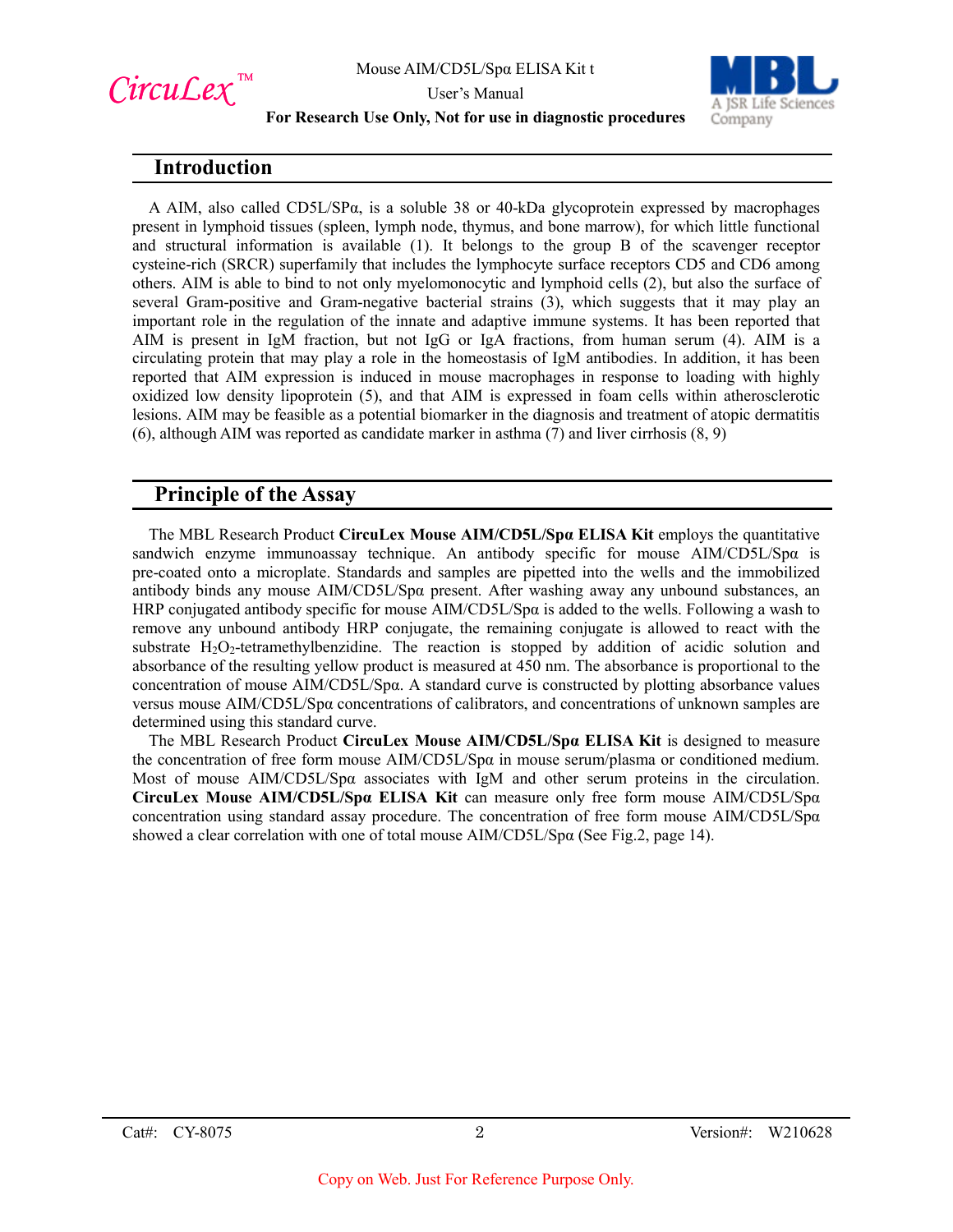CircuLex<sup>™</sup>

User's Manual



**For Research Use Only, Not for use in diagnostic procedures**

#### **Summary of Procedure**

Add 100 µL of diluted samples to the wells Incubate for 60 minutes at room temp. Wash the wells Add 100 µL of HRP conjugated anti-mouse AIM/CD5L/Spα antibody Incubate for 60 minutes at room temp. Wash the wells Add 100 µL of Substrate Reagent Incubate for 10-20 minutes at room temp. Add 100 µL of Stop Solution Measure absorbance at 450 nm

## **Materials Provided**

All samples and standards should be assayed in duplicate. The following components are supplied and are sufficient for the one 96-well microplate kit.

**Microplate:** One microplate supplied ready to use, with 96 wells (12 strips of 8-wells) in a foil, zip-lock bag with a desiccant pack. Wells are coated with anti-mouse AIM/CD5L/Spα antibody as a capture antibody.

**10X Wash Buffer:** One bottle containing 100 mL of 10X buffer containing Tween®-20

**Dilution Buffer:** One bottle containing 50 mL of 1X buffer; use for reconstitution of mouse AIM/CD5L/Spα Standard and sample dilution. Ready to use.

**Mouse AIM/CD5L/Spα Standard:** One vial containing X\* ng of lyophilized recombinant mouse AIM/CD5L/Spα.

\***The amount is changed depending on lot. See the real "User's Manual" included in the kit box.**

**HRP conjugated Detection Antibody:** One bottle containing 12 mL of HRP (horseradish peroxidase) conjugated anti-mouse AIM/CD5L/Spα antibody. Ready to use.

**Substrate Reagent:** One bottle containing 20 mL of the chromogenic substrate, tetra-methylbenzidine (TMB). Ready to use.

**Stop Solution:** One bottle containing 20 mL of 1 N H<sub>2</sub>SO<sub>4</sub>. Ready to use.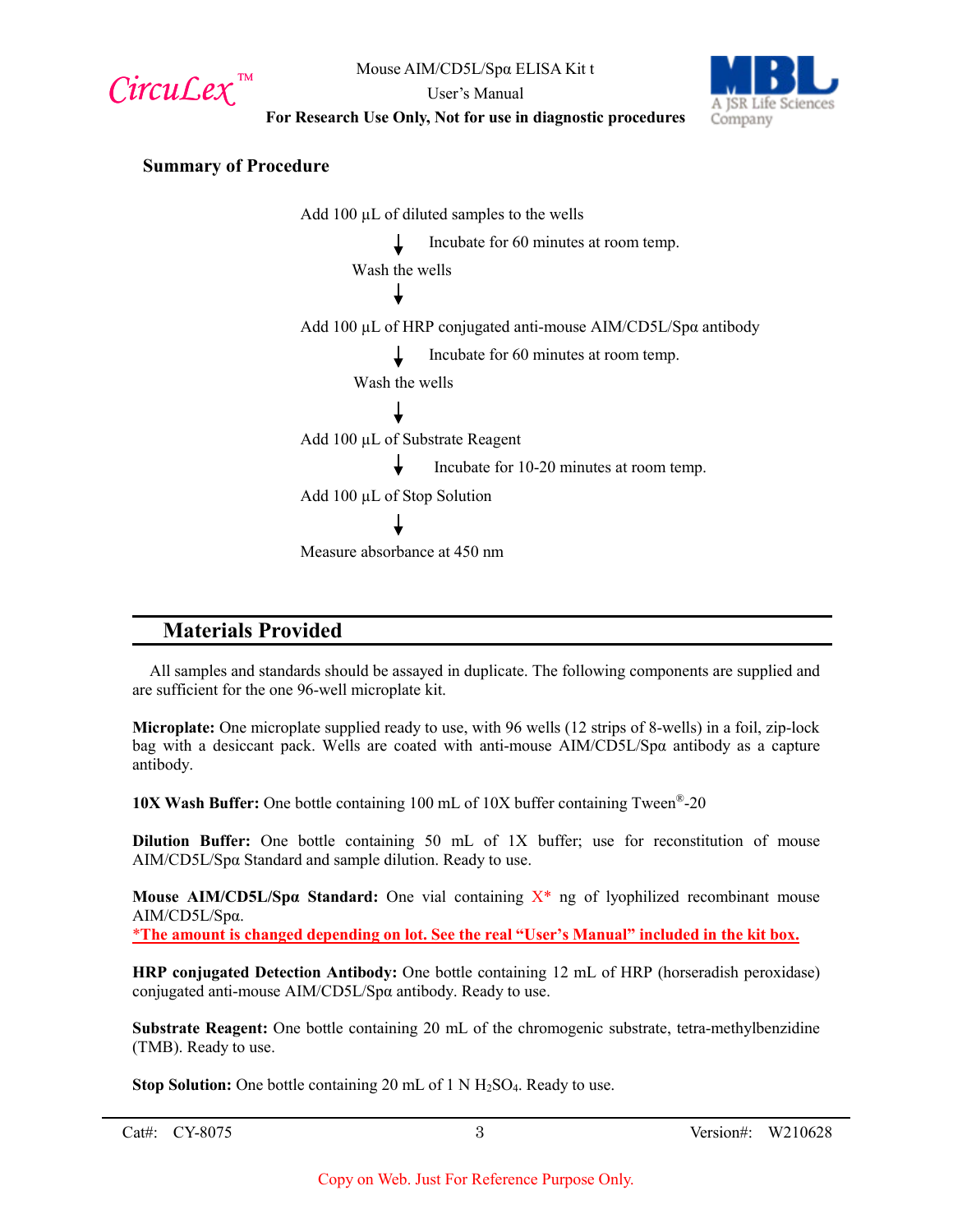

User's Manual



**For Research Use Only, Not for use in diagnostic procedures**

## **Materials Required but not Provided**

- **Pipettors:** 2-20 µL, 20-200 µL and 200-1,000 µL precision pipettors with disposable tips.
- **Precision repeating pipettor**
- **Orbital microplate shaker**
- **Microcentrifuge and tubes** for sample preparation.
- **Vortex mixer**
- **(Optional) Microplate washer:** Manual washing is possible but not preferable.
- **Plate reader** capable of measuring absorbance in 96-well plates at dual wavelengths of 450 nm/540 nm. Dual wavelengths of 450/550 or 450/595 nm can also be used. The plate can also be read at a single wavelength of 450 nm, which will give a somewhat higher reading.
- **(Optional) Software package facilitating data generation and analysis**
- **500 or 1,000 mL graduated cylinder**.
- **Reagent reservoirs**
- **Deionized water of the highest quality**
- **Disposable paper towels**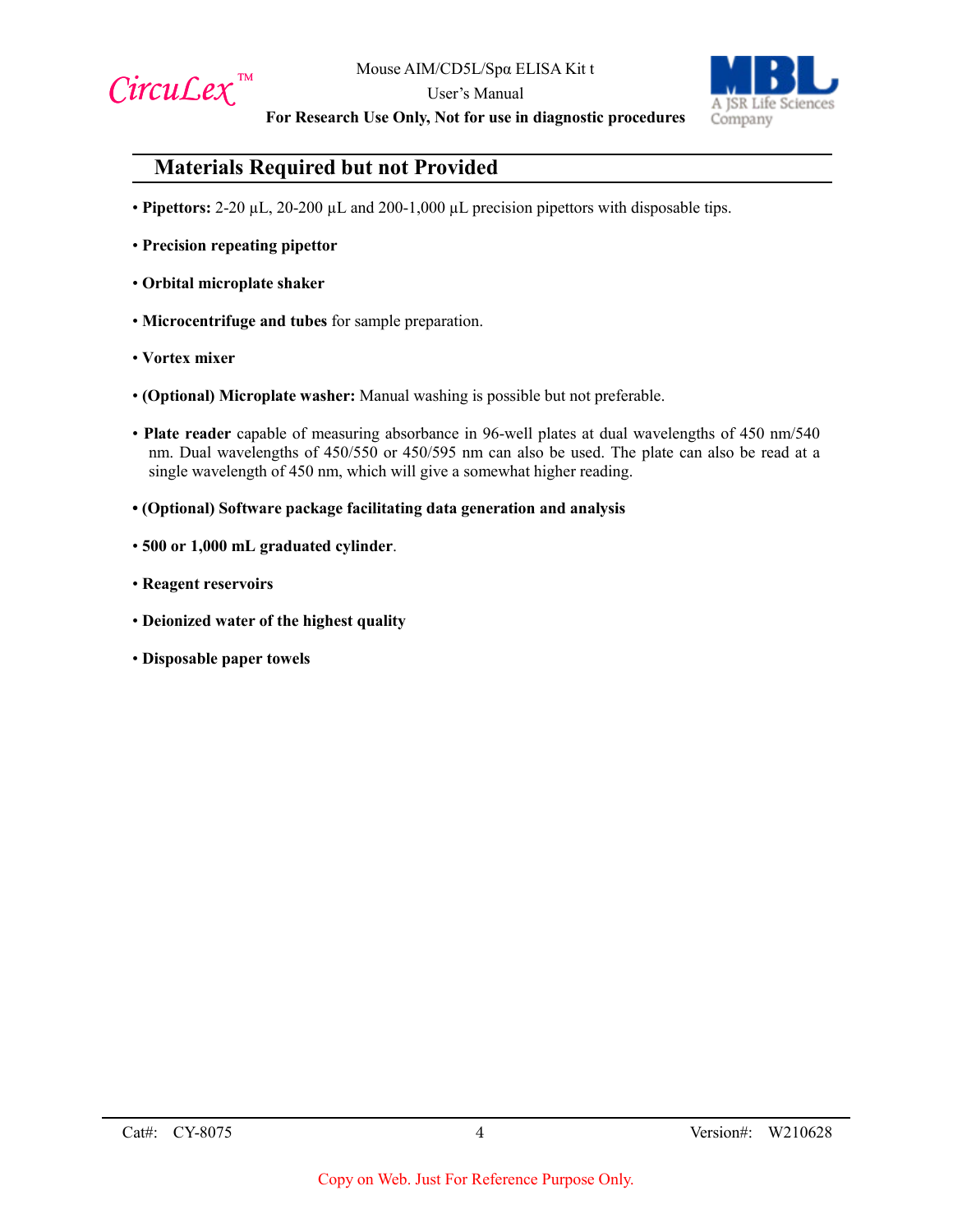

User's Manual



**For Research Use Only, Not for use in diagnostic procedures**

## **Precautions and Recommendations**

- **Although we suggest to conduct experiments as outlined below, the optimal experimental conditions will vary depending on the parameters being investigated, and must be determined by the individual user.**
- Allow all the components to come to room temperature before use.
- All microplate strips that are not immediately required should be returned to the zip-lock pouch, which must be carefully resealed to avoid moisture absorption.
- Do not use kit components beyond the indicated kit expiration date.
- Use only the microtiter wells provided with the kit.
- Rinse all detergent residue from glassware.
- Use deionized water of the highest quality.
- Do not mix reagents from different kits.
- The buffers and reagents in this kit may contain preservatives or other chemicals. Care should be taken to avoid direct contact with these reagents.
- Do not mouth pipette or ingest any of the reagents.
- Do not smoke, eat, or drink when performing the assay or in areas where samples or reagents are handled.
- Dispose of tetra-methylbenzidine (TMB) containing solutions in compliance with local regulations.
- Avoid contact with the acidic Stop Solution and Substrate Solution which contains hydrogen peroxide.
- Wear gloves and eye protection when handling immunodiagnostic materials and samples of human origin, and these reagents. In case of contact with the Stop Solution and the Substrate Solution, wash skin thoroughly with water and seek medical attention, when necessary.
- **Biological samples may be contaminated with infectious agents. Do not ingest, expose to open wounds or breathe aerosols. Wear protective gloves and dispose of biological samples properly.**
- **CAUTION: Sulfuric Acid is a strong acid. Wear disposable gloves and eye protection when handling Stop Solution.**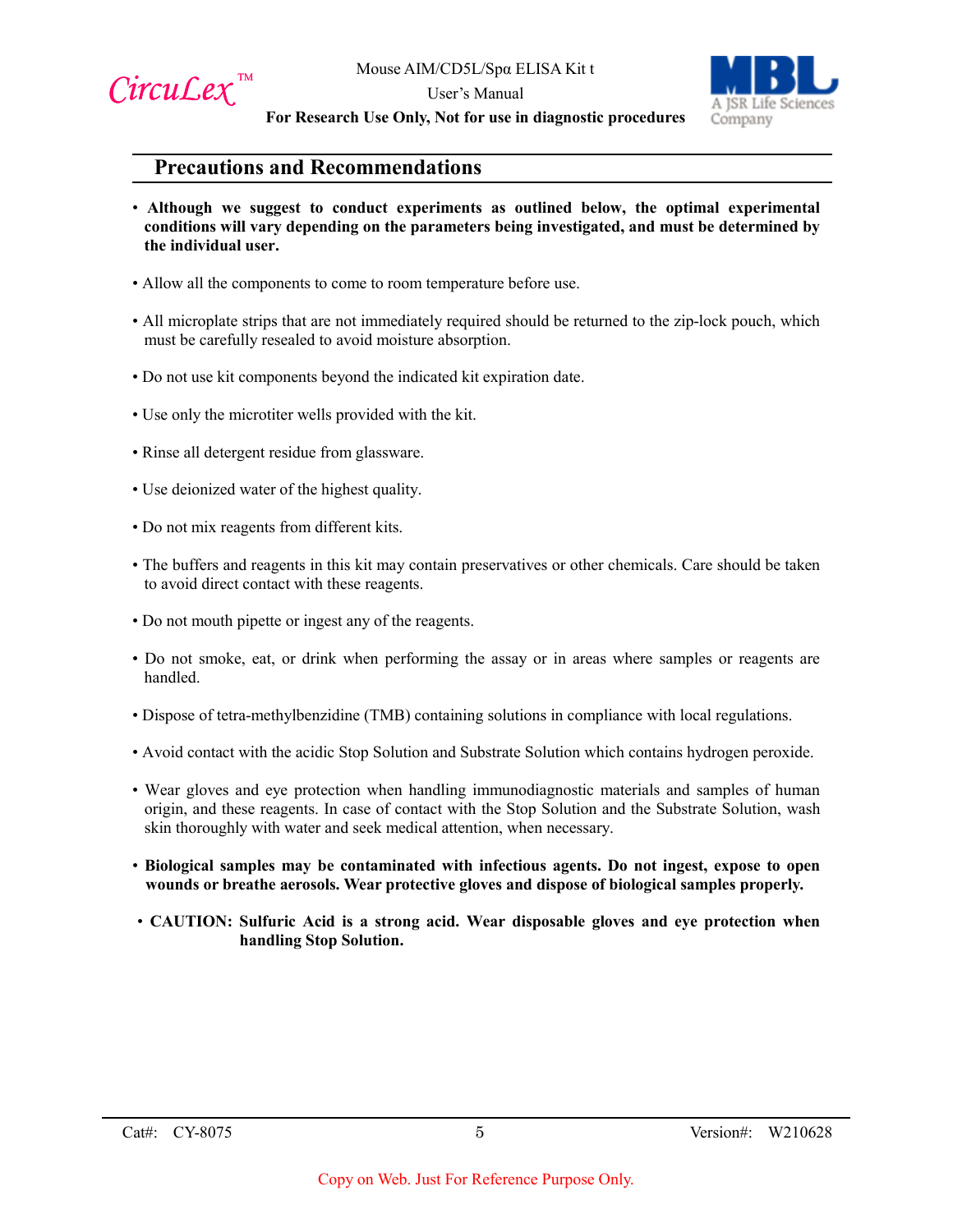$Circu$ *Lex*™

User's Manual



**For Research Use Only, Not for use in diagnostic procedures**

## **Sample Collection and Storage**

**Serum:** Use a serum separator tube and allow samples to clot for  $60 \pm 30$  minutes. Centrifuge the samples at 4°C for 10 minutes at 1,000 x g. Remove serum and assay immediately or store samples on ice for up to 6 hours before assaying. Aliquots of serum may also be stored at below -70°C for extended periods of time. Avoid repeated freeze-thaw cycles.

#### **Other biological samples:** MBL has not tested.

(*e.g.* Remove any particulates by centrifugation and assay immediately or aliquot and store samples at below -70°C. Avoid repeated freeze-thaw cycles. Individual users should determine appropriate conditions when using other types of samples.)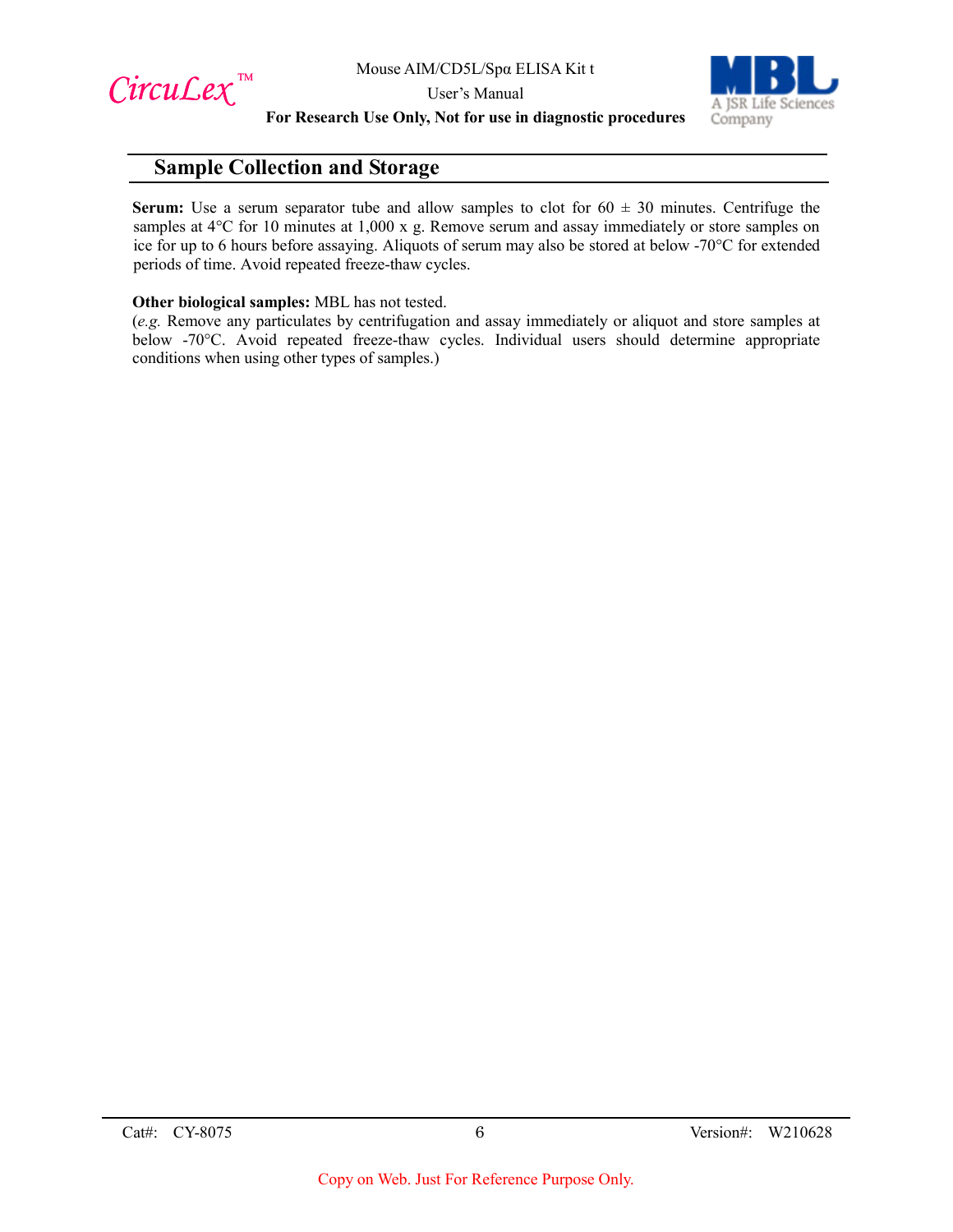





#### User's Manual **For Research Use Only, Not for use in diagnostic procedures**

## **Detailed Protocol**

The MBL Research Product **CircuLex Mouse AIM/CD5L/Spα ELISA Kit** is provided with removable strips of wells so the assay can be carried out on separate occasions using only the number of strips required for the particular determination. Since experimental conditions may vary, an aliquot of the mouse AIM/CD5L/Spα Standard within the kit, should be included in each assay as a calibrator. Disposable pipette tips and reagent troughs should be used for all liquid transfers to avoid cross-contamination of reagents or samples.

#### **Preparation of Working Solutions**

All reagents need to be brought to room temperature prior to the assay. Assay reagents are supplied ready-to-use, with the exception of **10X Wash Buffer** and **Mouse AIM/CD5L/Spα Standard**.

- 1. Prepare a working solution of Wash Buffer by adding 100 mL of the **10X Wash Buffer** to 900 mL of deionized (distilled) water. Mix well.
- 2. Reconstitute **Mouse AIM/CD5L/Spα Standard** with X\* **mL** of **Dilution Buffer** and transfer to Microcentrifuge tube immediately. Keep on ice. The concentration of the mouse AIM/CD5L/Spα should be **64 ng/mL**, which is referred to as a **Master Standard** of mouse AIM/CD5L/Spα. \***The amount is changed depending on lot. See the real "User's Manual" included in the kit box.**

Prepare Standard Solutions as follows:

Use the **Master Standard** to produce a dilution series (below). Mix each tube thoroughly before the next transfer. The 3.2 ng/mL standard (Std.1) serves as the highest standard. The **Dilution Buffer** serves as the zero standard (Blank).

|              | Volume of Standard                     | <b>Dilution Buffer</b> | Concentration       |
|--------------|----------------------------------------|------------------------|---------------------|
| Std.1        | 50 µL of Master Standard (64 ng/mL)    | $950 \mu L$            | $3.2 \text{ ng/mL}$ |
| Std.2        | 300 µL of Std. 1 (3.2 ng/mL)           | $300 \mu L$            | $1.6$ ng/mL         |
| Std.3        | 300 µL of Std. 2 $(1.6 \text{ ng/mL})$ | $300 \mu L$            | $0.8$ ng/mL         |
| Std.4        | 300 µL of Std. 3 $(0.8 \text{ ng/mL})$ | $300 \mu L$            | $0.4$ ng/mL         |
| Std.5        | 300 µL of Std. 4 $(0.4 \text{ ng/mL})$ | $300 \mu L$            | $0.2$ ng/mL         |
| Std.6        | 300 µL of Std. 5 $(0.2 \text{ ng/mL})$ | $300 \mu L$            | $0.1$ ng/mL         |
| Std.7        | 300 µL of Std. $6(0.1 \text{ ng/mL})$  | $300 \mu L$            | $0.05$ ng/mL        |
| <b>Blank</b> |                                        | $300 \mu L$            | $0$ ng/mL           |

**Note:** Do not use a Repeating pipette. Change tips for every dilution. Wet tip with Dilution Buffer before dispensing. Unused portions of Master Standard should be aliquoted and stored at below -70°C immediately. Avoid multiple freeze and thaw cycles.

#### **Sample Preparation**

Dilute samples with **Dilution Buffer**.

- Serum samples may require a 1,600-fold dilution.
- *e.g.* First: Make 40-fold dilution (2  $\mu$ L of sample + 78  $\mu$ L of Dilution Buffer)
- Second: Make 40-fold dilution (6  $\mu$ L of 40-fold diluted sample + 234  $\mu$ L Dilution Buffer)
- Other biological samples require neat to appropriate dilution.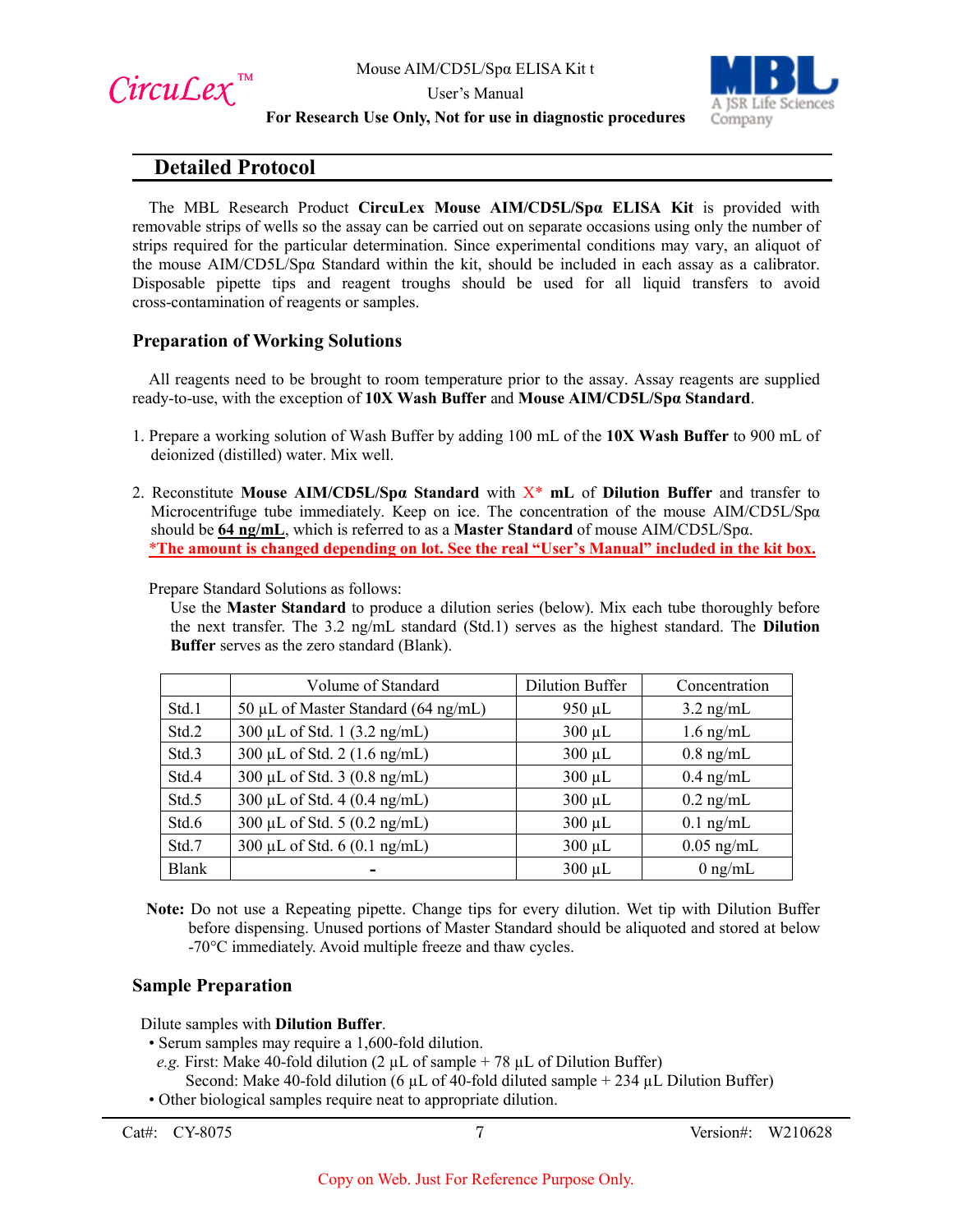

User's Manual



#### **For Research Use Only, Not for use in diagnostic procedures**

#### **Assay Procedure**

- 1. Remove the appropriate number of microtiter wells from the foil pouch and place them into the well holder. Return any unused wells to the foil pouch, refold, seal with tape and store at 4°C.
- 2. Dilute samples with Dilution Buffer. (See "Sample Preparation" above.)
- 3. Pipette **100 µL** of **Standard Solutions (Std1-Std7, Blank)** and **diluted samples** in duplicates, into the appropriate wells.
- 4. Incubate the plate **at room temperature (ca.25°C) for 60 minutes**, shaking at ca. 300 rpm on an orbital microplate shaker.
- 5. Wash 4-times by filling each well with Wash Buffer  $(350 \mu L)$  using a squirt bottle, multi-channel pipette, manifold dispenser or microplate washer.
- 6. Add **100 µL** of **HRP conjugated Detection Antibody** into each well.
- 7. Incubate the plate **at room temperature (ca.25°C) for 60 minutes**, shaking at ca. 300 rpm on an orbital microplate shaker.
- 8. Wash 4-times by filling each well with Wash Buffer (350 µL) using a squirt bottle, multi-channel pipette, manifold dispenser or microplate washer.
- 9. Add **100 µL** of **Substrate Reagent**. Avoid exposing the microtiter plate to direct sunlight. Covering the plate with e.g. aluminum foil is recommended. Return Substrate Reagent to 4°C immediately after the necessary volume is removed
- 10. Incubate the plate **at room temperature (ca.25°C) for 10-20 minutes**, shaking at ca. 300 rpm on an orbital microplate shaker. The incubation time may be extended up to 30 minutes if the reaction temperature is below than 20°C.
- 11. Add **100 µL** of **Stop Solution** to each well in the same order as the previously added Substrate Reagent.
- 12. Measure absorbance in each well using a spectrophotometric microplate reader at dual wavelengths of 450/540 nm. Dual wavelengths of 450/550 or 450/595 nm can also be used. Read the microplate at 450 nm if only a single wavelength can be used. Wells must be read within 30 minutes of adding the Stop Solution.
	- **Note-1:** Complete removal of liquid at each step is essential to good performance. After the last wash, remove any remaining Wash Buffer by aspirating or decanting. Invert the plate and blot it against clean paper towels.
	- **Note-2:** Reliable standard curves are obtained when either O.D. values do not exceed 0.25 units for the blank (zero concentration), or 3.0 units for the highest standard concentration.
	- **Note-3**: If the microplate reader is not capable of reading absorbance greater than the absorbance of the highest standard, perform a second reading at 405 nm. A new standard curve, constructed using the values measured at 405 nm, is used to determine mouse AIM/CD5L/Spα concentration of off-scale samples. The readings at 405 nm should not replace the on-scale readings at 450 nm.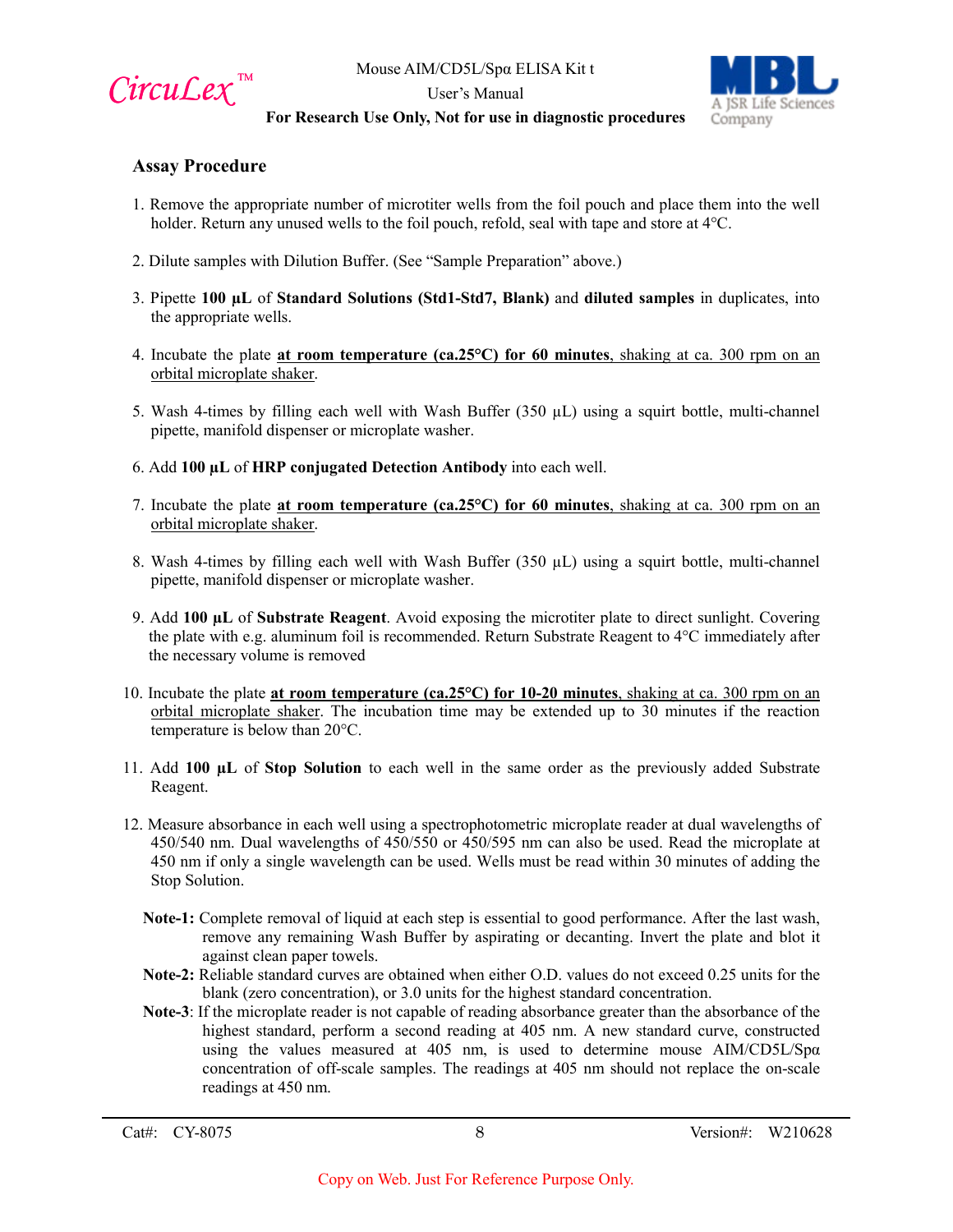

User's Manual



#### **For Research Use Only, Not for use in diagnostic procedures**

## **Calculations**

Average the duplicate readings for each standard, control, and sample and subtract the average zero standard optical density. Plot the optical density for the standards versus the concentration of the standards and draw the best curve. The data can be linearized by using log/log paper and regression analysis may be applied to the log transformation. To determine the mouse AIM/CD5L/Spα concentration of each sample, first find the absorbance value on the y-axis and extend a horizontal line to the standard curve. At the point of intersection, extend a vertical line to the x-axis and read the corresponding mouse AIM/CD5L/Spα concentration. If the samples have been diluted, the concentration read from the standard curve must be multiplied by the dilution factor.

- 1. The dose-response curve of this assay fits best to a sigmoidal 4-parameter logistic equation. The results of unknown samples can be calculated with any computer program having a 4-parameter logistic function. It is important to make an appropriate mathematical adjustment to accommodate for the dilution factor.
- 2. Most microtiter plate readers perform automatic calculations of analyte concentration. The calibration curve is constructed by plotting the absorbance (Y) of calibrators versus log of the known concentration (X) of calibrators, using the four-parameter function. Alternatively, the logit log function can be used to linearize the calibration curve (i.e. logit of absorbance (Y) is plotted versus log of the known concentration (X) of calibrators).

## **Measurement Range**

The measurement range is 0.05 ng/mL to 3.2 ng/mL. Any sample reading higher than the highest standard should be diluted with Dilution Buffer in higher dilution and re-assayed. Dilution factors need to be taken into consideration in calculating the mouse AIM/CD5L/Spα concentration.

## **Troubleshooting**

- 1. All samples and controls should be assayed in duplicate, using the protocol described in the **Detailed Protocol**. Incubation times or temperatures significantly different from those specified may give erroneous results.
- 2. Poor duplicates, accompanied by elevated values for wells containing no sample, indicate insufficient washing. If all instructions in the **Detailed Protocol** were followed accurately, such results indicate a need for washer maintenance.
- 3. Overall low signal may indicate that desiccation of the plate has occurred between the final wash and addition of Substrate Reagent. Do not allow the plate to dry out. Add Substrate Reagent immediately after wash.

## **Reagent Stability**

All of the reagents included in the MBL Research Product **CircuLex Mouse AIM/CD5L/Spα ELISA Kit have** been tested for stability. Reagents should not be used beyond the stated expiration date. Upon receipt, kit reagents should be stored at 4°C, except the reconstituted Mouse AIM/CD5L/Spα Standard must be stored at below -70°C. Coated assay plates should be stored in the original foil bag sealed by the zip lock and containing a desiccant pack.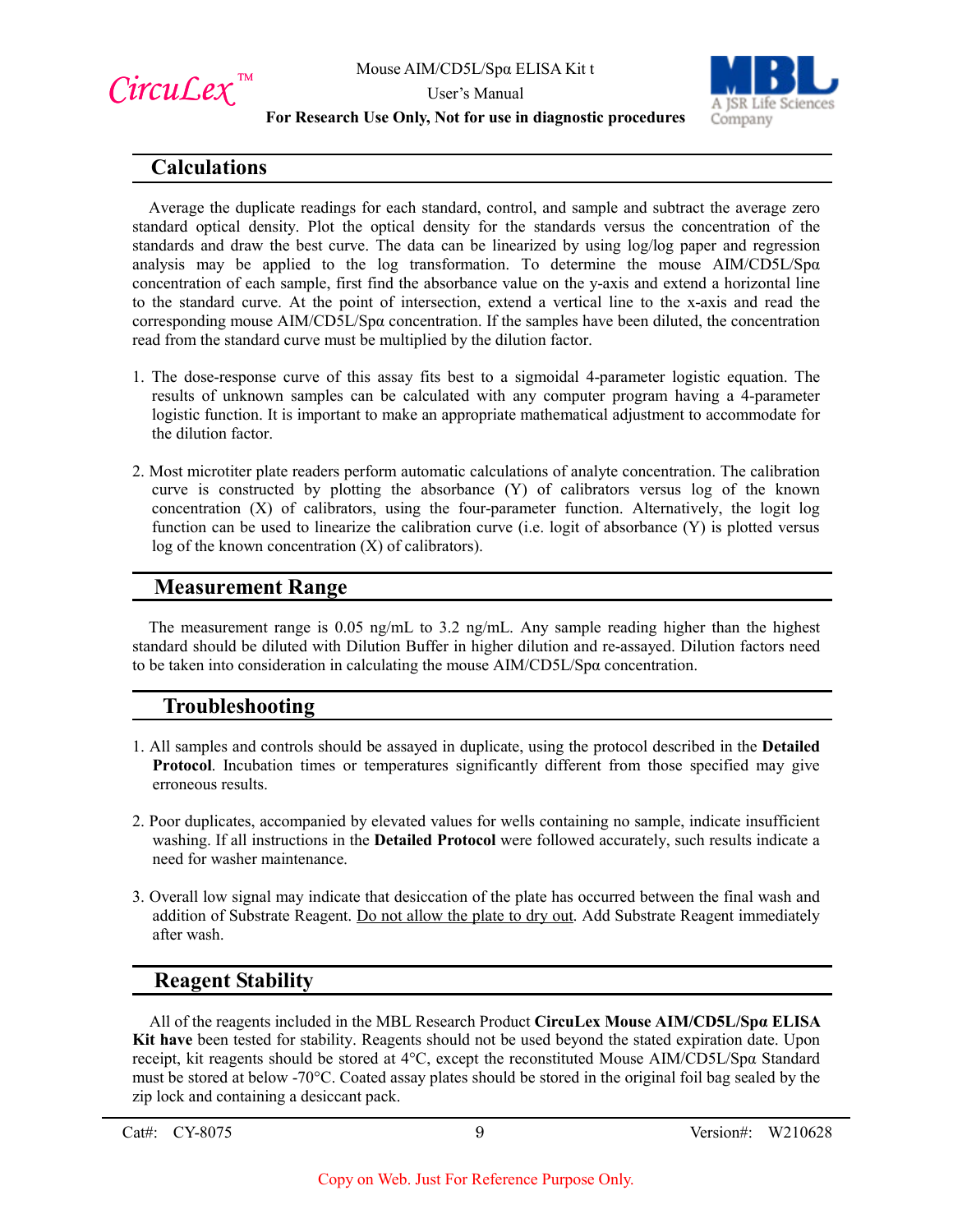$Circu$ *Lex*™

User's Manual



**For Research Use Only, Not for use in diagnostic procedures**

## **Assay Characteristics**

#### **1. Sensitivity**

The limit of detection (defined as such a concentration of mouse AIM/CD5L/Spα giving absorbance higher than mean absorbance of blank\* plus three standard deviations of the absorbance of blank: A blank + 3SD blank) is better than 26.6 pg/ml of sample.

\* Dilution Buffer was pipetted into blank wells.

Typical Standard Curve

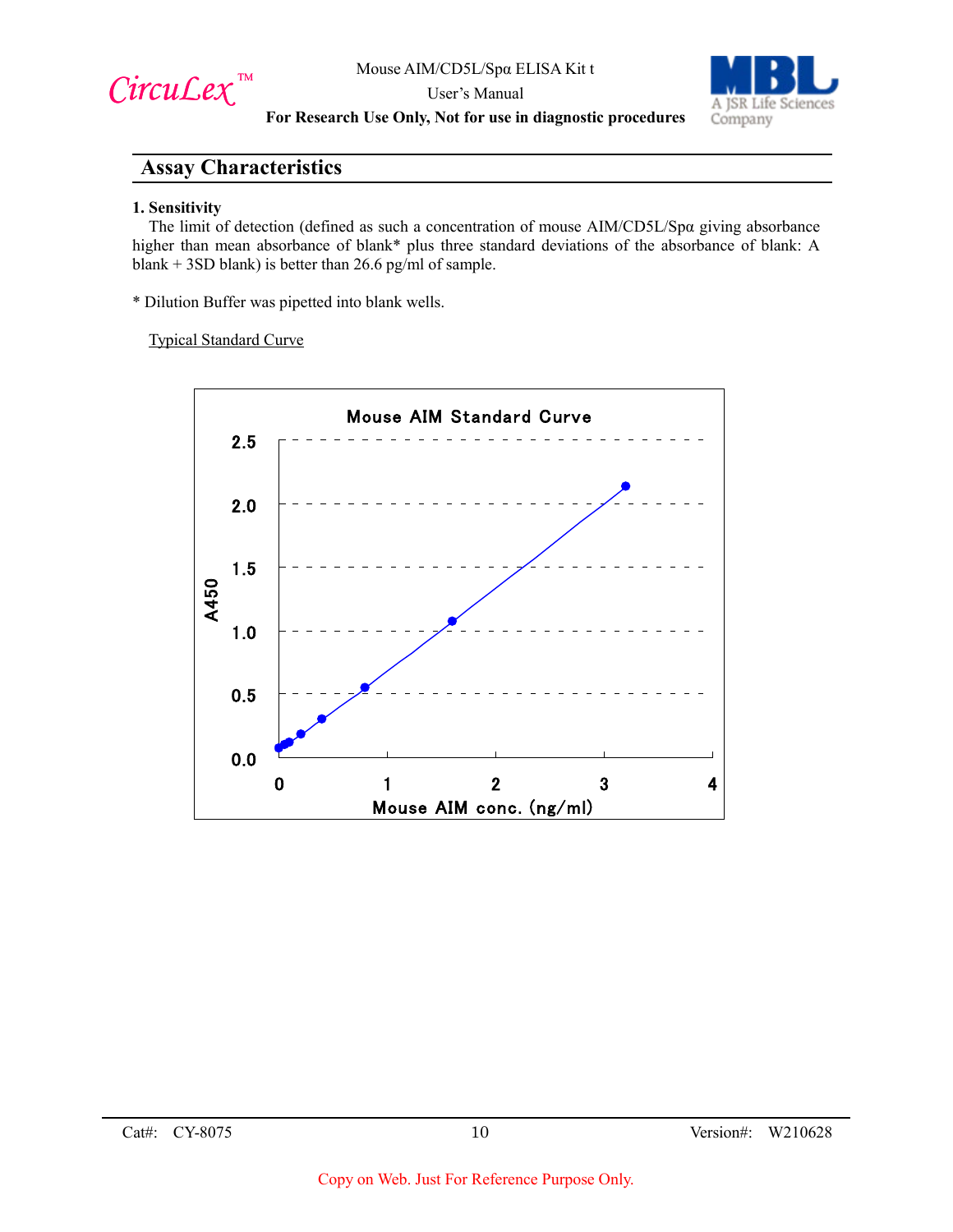

User's Manual



#### **For Research Use Only, Not for use in diagnostic procedures**

#### **2. Precision**

Intra-assay Precision (Precision within an assay)

Three samples of known concentration were tested sixteen times on one plate to assess intra-assay precision.

• Intra-assay (Within-Run, n=16) CV =  $1.4 - 2.5 \%$ 

|                | mouse AIM/CD5L conc. (ug/ml) |                    |         |
|----------------|------------------------------|--------------------|---------|
|                | Serum 1                      | Serum <sub>2</sub> | Serum 3 |
|                | 3.30                         | 1.92               | 0.71    |
| $\overline{2}$ | 3.36                         | 1.91               | 0.73    |
| 3              | 3.35                         | 1.92               | 0.71    |
| $\overline{4}$ | 3.31                         | 1.95               | 0.72    |
| 5              | 3.33                         | 1.89               | 0.72    |
| 6              | 3.36                         | 1.91               | 0.70    |
| 7              | 3.37                         | 1.95               | 0.71    |
| 8              | 3.37                         | 1.94               | 0.74    |
| 9              | 3.32                         | 1.89               | 0.73    |
| 10             | 3.43                         | 1.93               | 0.73    |
| 11             | 3.33                         | 1.86               | 0.72    |
| 12             | 3.49                         | 1.90               | 0.73    |
| 13             | 3.27                         | 1.87               | 0.72    |
| 14             | 3.29                         | 1.89               | 0.73    |
| 15             | 3.26                         | 1.88               | 0.77    |
| 16             | 3.41                         | 1.93               | 0.76    |
| MAX.           | 3.49                         | 1.95               | 0.77    |
| MIN.           | 3.26                         | 1.86               | 0.70    |
| <b>MEAN</b>    | 3.35                         | 1.91               | 0.73    |
| S.D.           | 0.061                        | 0.026              | 0.018   |
| C.V.           | 1.8%                         | 1.4%               | 2.5%    |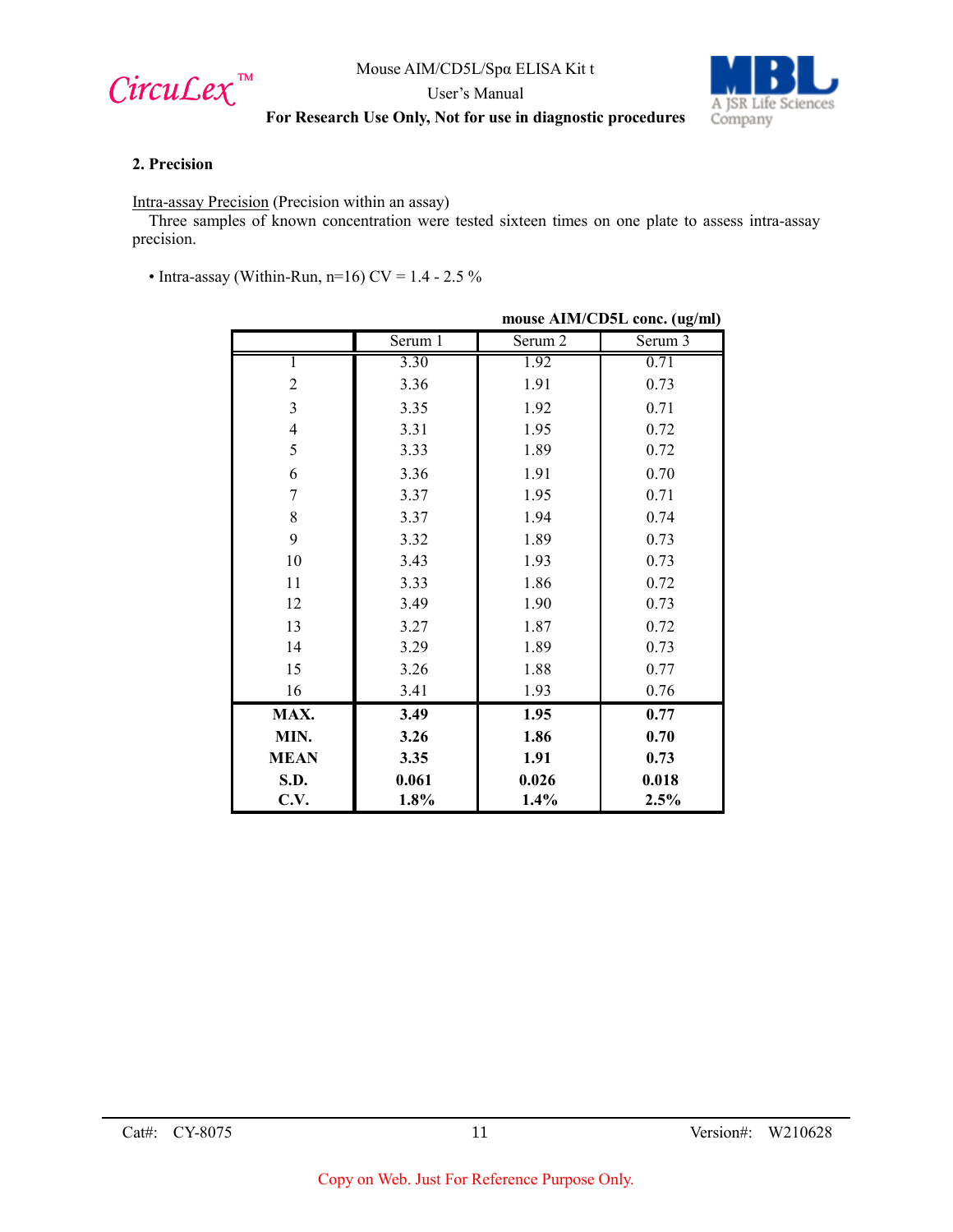



User's Manual

#### **For Research Use Only, Not for use in diagnostic procedures**

#### Inter-assay Precision (Precision between assays)

Three samples of known concentration were tested in five separate assays to assess inter-assay precision.

• Inter-assay (Run-to-Run, n=5)  $CV = 5.7 - 7.6 \%$ 

|             | mouse AIM/CD5L conc. (ug/ml) |         |         |
|-------------|------------------------------|---------|---------|
|             | Serum 1                      | Serum 2 | Serum 3 |
|             | 3.63                         | 2.44    | 0.87    |
| 2           | 3.79                         | 2.46    | 0.90    |
| 3           | 3.63                         | 2.57    | 0.91    |
| 4           | 3.83                         | 2.44    | 0.97    |
| 5           | 4.16                         | 2.90    | 1.02    |
| MAX.        | 4.16                         | 2.90    | 1.02    |
| MIN.        | 3.63                         | 2.44    | 0.87    |
| <b>MEAN</b> | 3.81                         | 2.56    | 0.93    |
| S.D.        | 0.215                        | 0.195   | 0.063   |
| C.V.        | $5.7\%$                      | 7.6%    | 6.8%    |

#### **3. Linearity**

To assess the linearity of the assay, samples containing and/or spiked with high concentrations of free form mouse AIM/CD5L/Spα were serially diluted with the Dilution Buffer to produce samples with values within the dynamic range of the assay.

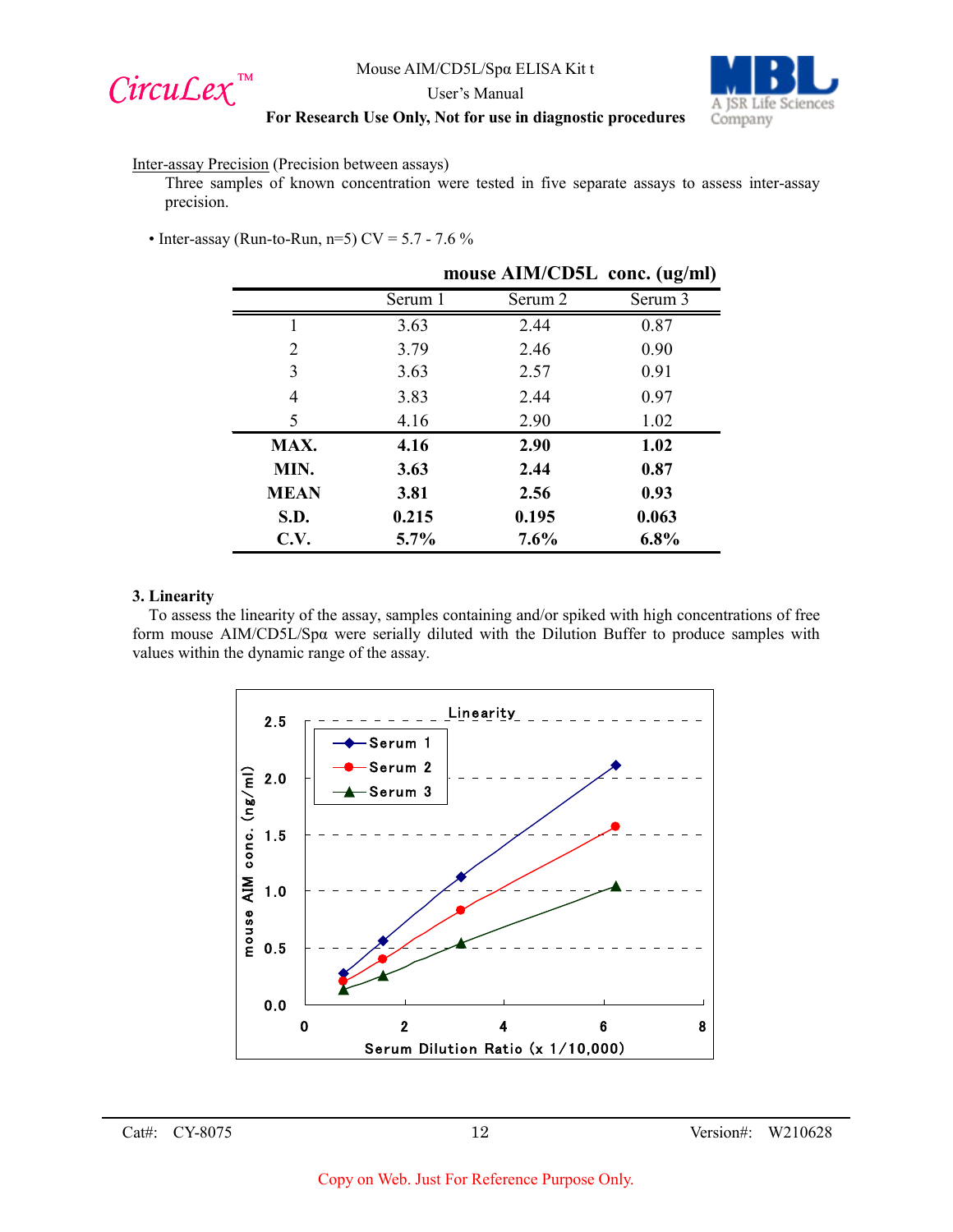

A JSR Life Sciences Company

User's Manual **For Research Use Only, Not for use in diagnostic procedures**

# **Example of Test Results**

Fig.1 Concentrations of free form mouse AIM/CD5L/Spα in Balb/C and A/J strain mice, n = 52

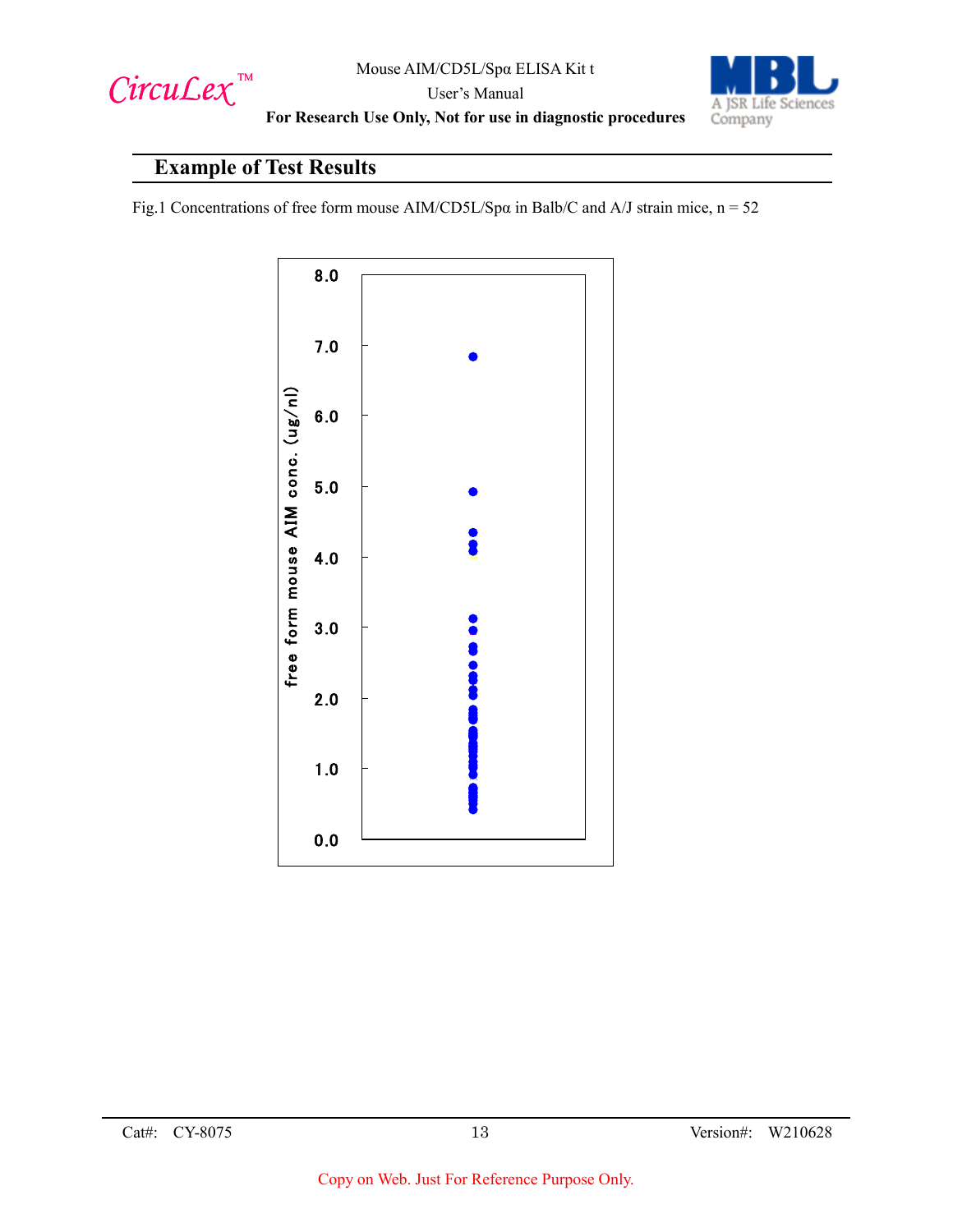



User's Manual **For Research Use Only, Not for use in diagnostic procedures**

Fig.2 Correlation between concentration of total AIM/CD5L/SPα measured by western blotting and those of free form AIM/CD5L/SPα measured by AIM/CD5L/Spα ELISA Kit